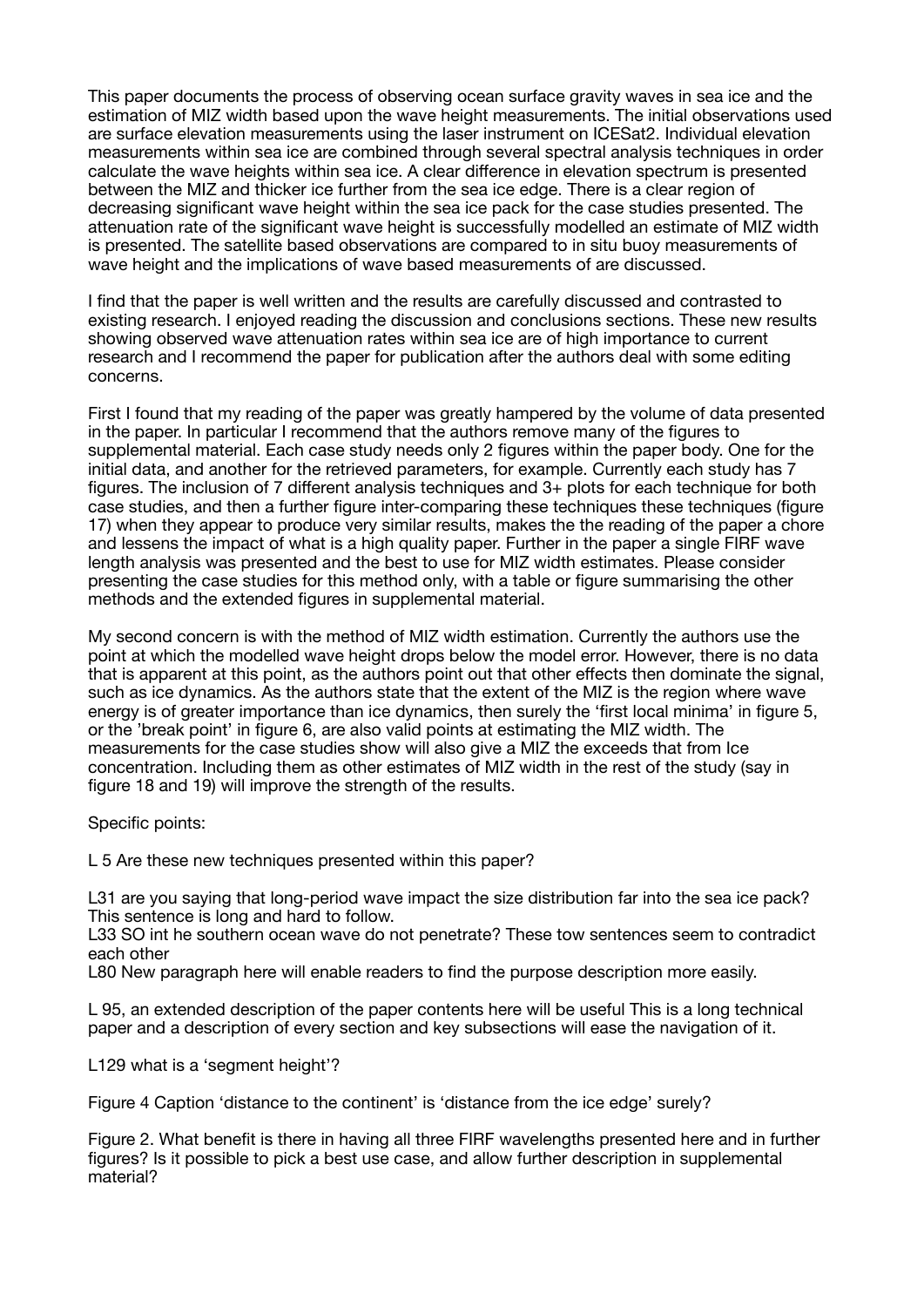Figure 2. Please put the acquisition time and date in every caption where there is a figure representing data from a single track. This makes it much easier to cross reference to other studies and to make sure the reader is comparing like for like about the paper.

L275, I'm struggling to see how the peak shift towards longer wavelengths further from the ice edge. Figure 4, top pane, has a peak for all colours at around wavenumber  $= 0.001$ . Is this what you mean? I can see no significant movement in this peak.

L277, there is no clear peak the second pane in Figure 4,

L 281. I am struggling to see how figures 5-7 describe the model. There are three figures here with lots of detail that is not referred to in the paper. For example the letters a-g for figure 5 are not mentioned. Is it possible that these three figures can be abbreviated into one for the paper with the full figures moved to supplemental material?

Figures 6-7 I cannot find a description for how the red line is generated. Is it the point of intercept for the line of best fit in Hs? Please refer to this in the description in section 4.1.

Figure 6, you do not refer directly to what exact value is shown by the grey scatter points. Are they identical to the grey points in figure 5?

Figure 8. This figure without the previous figures 5-7 may be all that is needed for the main paper.

Line 305. I don't not find it helpful for 19 lines of text to be supported by 7 figures. It makes the paper very cumbersome to read, and lessens the impact of the results. Please re edit the figures to have two figure per track. Perhaps illustrating a single processing option, Hann Hm0, or a single FIRF, with the rest in supplemental material.

L 320, is it possible to give the distance from each buoy to the ice edge?

L 322, you present 7 techniques for obtaining Hs from IS2, which was used for this comparison?

L 328, for the satellite to buoy distance measurement, are you able to comment on whether the satellite measurements are closer to the ice edge than the buoy, or vice versa? Knowledge of this is helpful for estimating whether the satellite is underestimating wave height, or whether the buoy is in a location of higher waves. The distances referred to in this section are larger than the MIZ extents presented elsewhere in the paper. Is it possible to use ice concentration data to get a distance from the buoy to 15% concentration? Also it would be nice to see the time series of buoy records against the coincident satellite retrievals, is this possible to display?

L328, why does the regression slop indicate that there is an underestimation? Please expand. My interpretation of this is that there is less of a correlation in measurement as separation increases, which is difficult to interpret if the distance from the buoy to ice edge is not considered.

L336 if a single technique is chosen, then please present only that one in the main paper. The rest is only helpful in supplemental material as there are far too many repeated plots.

L340 This suggest that only one SDF technique is required. Please reduce the main paper to include only that one.

Figure 11, again, does the caption mean to say 'distance from the ice edge' instead?

L 344, I'm not surprised that all these techniques agree, as it is very hard to distinguish between all the previously displayed data.

Figure 13, the MIZ width estimates for linear model appear to be the linear intercept, what is the definition for the log scale model? I am struggling to find the definitions in the paper body.

Figure 19. This caption needs expanding. What are the black dots? Why are they not included in the February IS2 cases? What statistical values are used to create the boxes?